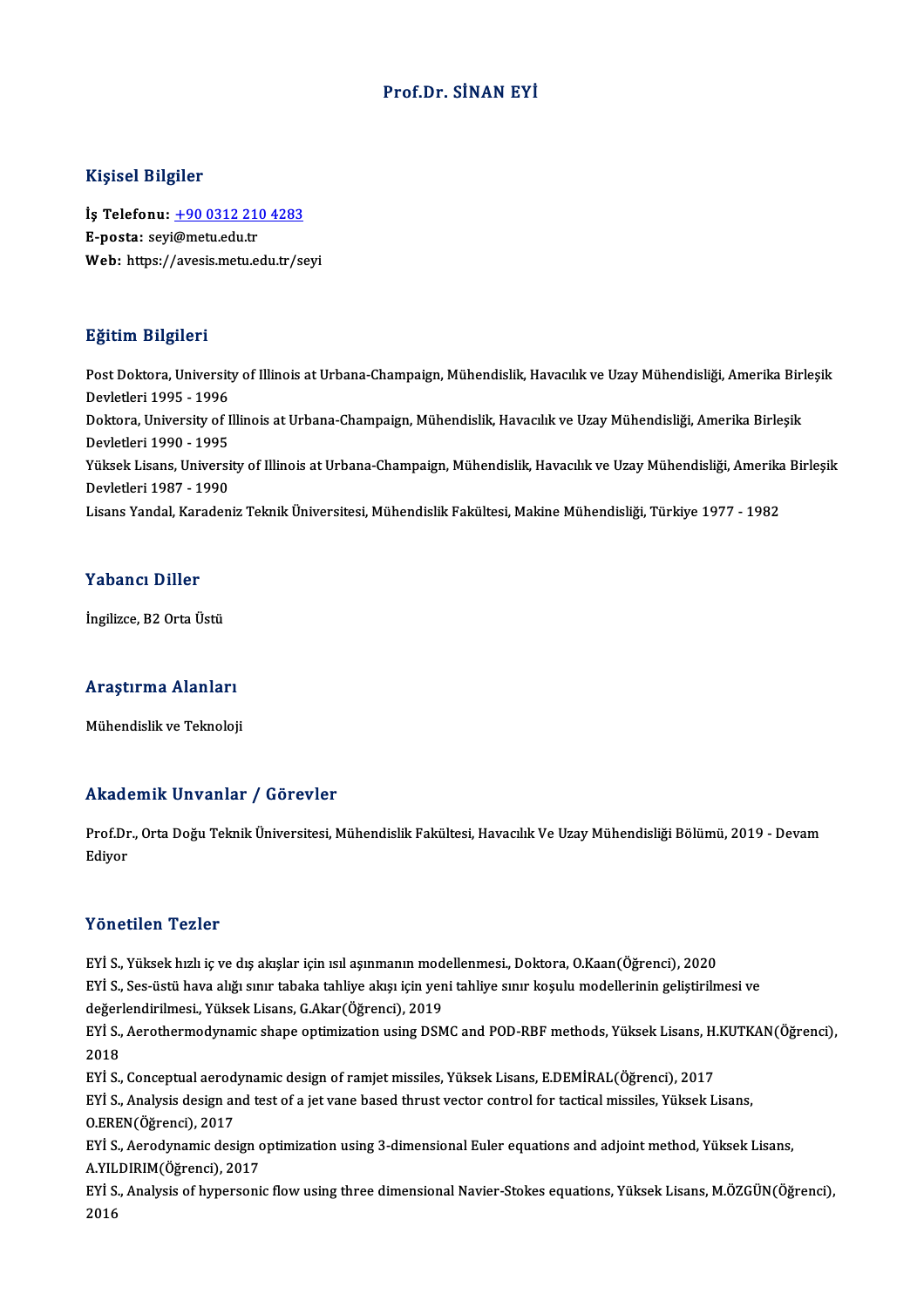EYİ S., Three dimensional reacting flow analysis of a cavity-based scramjet combustor, Yüksek Lisans,<br>R.ROUZRAR(Öğrengi), 2016 EYİ S., Three dimensional rea<br>R.ROUZBAR(Öğrenci), 2016<br>EYİ S., Effecte of diffusion in l EYİ S., Three dimensional reacting flow analysis of a cavity-based scramjet combustor<br>R.ROUZBAR(Öğrenci), 2016<br>EYİ S., Effects of diffusion in hypersonic flow, Yüksek Lisans, H.BERK(Öğrenci), 2016<br>EYİ S. Naviar stakas dank

R.ROUZBAR(Öğrenci), 2016<br>EYİ S., Effects of diffusion in hypersonic flow, Yüksek Lisans, H.BERK(Öğrenci), 2016<br>EYİ S., Navier-stokes denklemleri kullanılarak üç boyutlu hipersonik akış analizinin yapılması., Yüksek Lisans, EYİ S., Effects of diffusion<br>EYİ S., Navier-stokes denl<br>M.Özgün(Öğrenci), 2016<br>EYİ S. CED analysis of mi EYİ S., Navier-stokes denklemleri kullanılarak üç boyutlu hipersonik akış analizinin yapılma<br>M.Özgün(Öğrenci), 2016<br>EYİ S., CFD analysis of missile shroud separation, Yüksek Lisans, H.ERKAN(Öğrenci), 2015<br>EYİ S., Choice an

M.Özgün(Öğrenci), 2016<br>EYİ S., CFD analysis of missile shroud separation, Yüksek Lisans, H.ERKAN(Öğrenci), 2015<br>EYİ S., Choice and development of a preconditioner for Newton-GMRES algorithm, Yüksek Lisans, Y.EMRE(Öğrenci), EYİ S.,<br>EYİ S.,<br>2015<br>EVİ S EYİ S., Choice and development of a preconditioner for Newton-GMRES algorithm, Yüksek I<br>2015<br>EYİ S., Analysis of weakly ionized hypersonic flow, Yüksek Lisans, T.PİŞKİN(Öğrenci), 2015<br>EYİ S. Perfermance comparison of neutr

2015<br>EYİ S., Analysis of weakly ionized hypersonic flow, Yüksek Lisans, T.PİŞKİN(Öğrenci), 2015<br>EYİ S., Performance comparison of newton and Newton-GMRES methods in 3-D flow analysis, Yüksek Lisans,<br>R.YU.DIZLAR(Öğrenci), 2 EYİ S., Analysis of weakly ioniz<br>EYİ S., Performance comparis<br>B.YILDIZLAR(Öğrenci), 2014<br>EYİ S. Subsonis transonis sub EYİ S., Performance comparison of newton and Newton-GMRES methods in 3-D flow analysis, Yüksek Lisans,<br>B.YILDIZLAR(Öğrenci), 2014<br>EYİ S., Subsonic-transonic submerged intake design for a cruise missile, Yüksek Lisans, O.AK

B.YILDIZLAR(Öğrenci), 2014<br>EYİ S., Subsonic-transonic submerged intake design for a cruise missile, Yüksek Lisans, O.AKMAN(Öğrenci), 2014<br>EYİ S., The effects of static aeroelasticity on the performance of two-dimensional c EYİ S., Subsonic-transonic subme<br>EYİ S., The effects of static aeroel:<br>Lisans, Ü.DÜZEL(Öğrenci), 2014<br>EYİ S. Su altı arasları için dürlem EYİ S., The effects of static aeroelasticity on the performance of two-dimensional converging diverging nozzles,<br>Lisans, Ü.DÜZEL(Öğrenci), 2014<br>EYİ S., Su altı araçlari için düzlemsel hareket mekanizması testinin sayısal o

Lisans, Ü.DÜZEL(Öğrer<br>EYİ S., Su altı araçlari iç<br>M.Can(Öğrenci), 2014<br>EYİ S. Numarisal simul EYİ S., Su altı araçlari için düzlemsel hareket mekanizması testinin sayısal olarak modellenmesi., Yüksek Lisans,<br>M.Can(Öğrenci), 2014<br>EYİ S., Numerical simulation of hydrodynamic planar motion mechanisim test for underwat

M.Can(Öğrenci), 2014<br>EYİ S., Numerical simula<br>M.CAN(Öğrenci), 2014<br>E<sup>Vİ S.</sup>, Perfomanas anal EYİ S., Numerical simulation of hydrodynamic planar motion mechanisim test for underwater vehicles, Yüksek Lisans,<br>M.CAN(Öğrenci), 2014<br>EYİ S., Perfomance analyses of newton method for multi-block structured grids, Yüksek

M.CAN(Öğrenci), 2014<br>EYİ S., Perfomance analyses of newton method for multi-block structured grids, Yüksek Lisans, E.AYAN(Öğrenci), 2011<br>EYİ S., Çok bloklu yapısal ağ sistemi için Newton yönteminin performans analizi., Yük EYİ S., Perfomance analyses of newton method for multi-block structured grids, Yüksek Lisans, E.AYAN(Öğrenci), 2011<br>EYİ S., Çok bloklu yapısal ağ sistemi için Newton yönteminin performans analizi., Yüksek Lisans, E.Ayan(Öğ EYİ S., Çok bloklu yapısal ağ sistemi için Newton yönteminin performans analizi., Yüksek Lisans, E.Ayan(Öğrenci), 2011<br>EYİ S., Free flexural (or bending) vibrations analysis of certain groups of stiffened composite plates EYİ S., Free flexural (or bending) vibrations analysis of certain groups of stiffened composite plates or panels-In f<br>vehicle structures, Yüksek Lisans, J.JAVANSHİR(Öğrenci), 2009<br>EYİ S., Sensitivity analysis using finite vehicle structures, Yüksek Lisans, J.JAVANSHİR(Öğrenci), 2009<br>EYİ S., Sensitivity analysis using finite difference and analytical jacobians, Yüksek Lisans, A.ALPER(Öğrenci), 2009<br>EYİ S., Accuracy and efficiency in finite d

EYİ S., Sensitivity analysis using finite difference and analytical jacobians, Yüksek Lisans, A.ALPER(Öğ<br>EYİ S., Accuracy and efficiency in finite difference sensitivity calculations, Yüksek Lisans, M.ÖZHAMAN<br>EYİ S., Sonlu

EYİ S., Accuracy and efficiency in finite difference sensitivity calculations, Yüksek Lisans, M.ÖZHAMAM(Öğrenci), 2007<br>EYİ S., Sonlu farklarla duyarlılık hesaplamalarında hassasiyet ve etkinliğin artırılması., Yüksek Lisan

M.Özhamam(Öğrenci), 2007

EYİ S., Sonlu farklarla duyarlılık hesaplamalarında hassasiyet ve etkinliğin artırılması., Yüksek Lisans,<br>M.Özhamam(Öğrenci), 2007<br>EYİ S., Parallel navier stokes solutions of low aspect ratio rectangular flat wings in comp EYİ S., Parallel navier stokes solutions of low aspect ratio rectangular flat wings in compressible, Doktora,<br>G.DURMUŞ(Öğrenci), 2004<br>EYİ S., Kısa açıklık oranlı, düz, diktörtgen kanatların sıkıştırılabilir akım alanlarını

G.DURMUŞ(Öğrenci), 2004<br>EYİ S., Kısa açıklık oranlı, düz, diktör<br>Doktora, G.Durmuş(Öğrenci), 2004<br>EYİ S., Effect of the Jacobian evalyati EYİ S., Kısa açıklık oranlı, düz, diktörtgen kanatların sıkıştırılabilir akım alanlarının paralel navier stokes çözümleri.,<br>Doktora, G.Durmuş(Öğrenci), 2004<br>EYİ S., Effect of the Jacobian evaluation on direct solutions of

Doktora, G.Durmuş(Öğrenci), 2004<br>EYİ S., Effect of the Jacobian evaluation on direct solutions of the Euler equations, Yüksek Lisans, Ö.ONUI<br>EYİ S., Jacobianların degerlendirilmesinin Euler denklemlerinin direkt çözümlerin EYİ S., Jacobianların degerlendirilmesinin Euler denklemlerinin direkt çözümlerine etkisi, Yüksek Lisans, Ö.Onur(Öğrenci), 2003

EYİ S., Jacobianların degerlendirilmesinin Euler denklemlerinin direkt çözümlerine etkisi, Yüksek Lisans,<br>Ö.Onur(Öğrenci), 2003<br>ÇIRAY C., EYİ S., A trial for new turbulence model for low reynolds number turbulent boundary Ö.Onur (Öğrenci), 2003<br>ÇIRAY C., EYİ S., A trial fo<br>S.Kilerci (Öğrenci), 2000<br>E<sup>Vİ S.</sup> Sonsitivity analyai ÇIRAY C., EYİ S., A trial for new turbulence model for low reynolds number turbulent boundary layer, Yüksek Lisar<br>S.Kilerci(Öğrenci), 2000<br>EYİ S., Sensitivity analysis in turbomachinery cascade design optimization, Yüksek

S.Kilerci(Öğrenci), 2000<br>EYİ S., Sensitivity analysis in turbomachinery cascade design optimization, Yüksek Lisans, İ.ERGÜN(Öğrenci), 2<br>EYİ S., A Trial for a new turbulence model for low reynolds number turbulent boundary EYİ S., Sensitivity analysis i<br>EYİ S., A Trial for a new tur<br>S.KİLERCİ(Öğrenci), 2000<br>EYİ S. Performance evalua EYİ S., A Trial for a new turbulence model for low reynolds number turbulent boundary layer, Yüksek Lis<br>S.KİLERCİ(Öğrenci), 2000<br>EYİ S., Performance evaluation and improvements of inverse compressor cascade design, Yüksek

S.KİLERCİ(Öğrenci), 2000<br>EYİ S., Performance evaluat<br>B.KAPLAN(Öğrenci), 2000

# B.KAPLAN(Ogrencı), 2000<br>SCI, SSCI ve AHCI İndekslerine Giren Dergilerde Yayınlanan Makaleler

- CI, SSCI ve AHCI İndekslerine Giren Dergilerde Yayınlanan Ma<br>I. Ablation Analyses of Optimized Nose Tips for Hypersonic Vehicles<br>Onav O.K., Evi S I. Ablation Analyses of Optimized Nose Tips for Hypersonic Vehicles<br>Onay O.K., EYİ S. Ablation Analyses of Optimized Nose Tips for Hypersonic Vehicles<br>Onay O. K. , EYİ S.<br>JOURNAL OF THERMOPHYSICS AND HEAT TRANSFER, cilt.34, sa.1, ss.78-89, 2020 (SCI İndekslerine Giren Dergi)<br>Shane Ontimization of Beentru Ve
- II. Shape Optimization of Reentry Vehicles to Minimize Heat Loading<br>Eyi S., Hanguist K. M., Boyd I. D. **JOURNAL OF THERMOPHYSICS /<br>Shape Optimization of Reent**<br>Eyi S., Hanquist K. M. , Boyd I. D.<br>JOUPNAL OF THEPMOPHYSICS *(* JOURNAL OF THERMOPHYSICS AND HEAT TRANSFER, cilt.33, sa.3, ss.785-796, 2019 (SCI Indekslerine Giren Dergi)
- III. Aerothermodynamic Design Optimization of Hypersonic Vehicles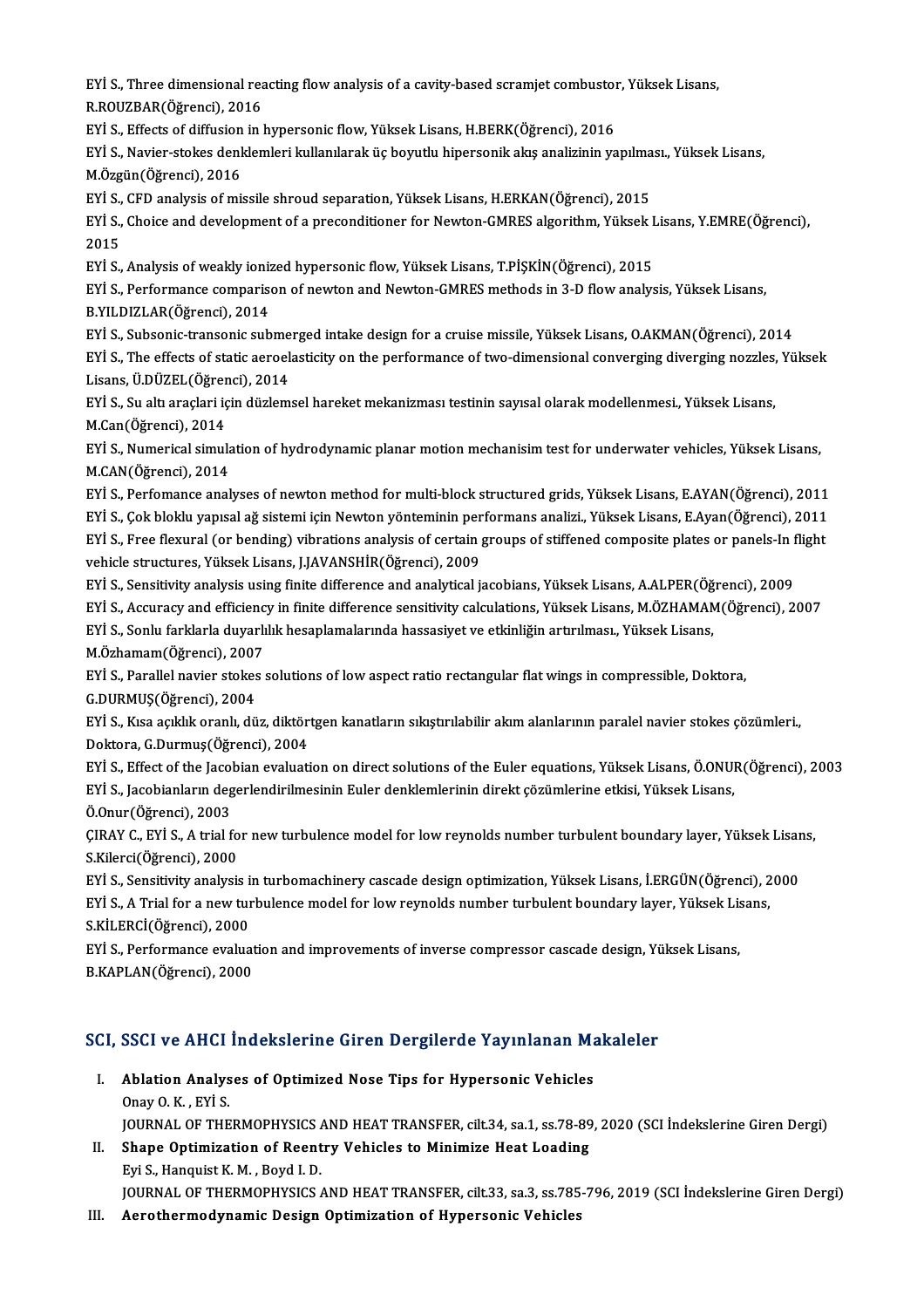EyiS.,HanquistK.M. ,Boyd I.D.

JOURNAL OF THERMOPHYSICS AND HEAT TRANSFER, cilt.33, sa.2, ss.392-406, 2019 (SCI İndekslerine Giren Dergi)

Eyi S., Hanquist K. M. , Boyd I. D.<br>JOURNAL OF THERMOPHYSICS AND HEAT TRANSFER, cilt.33, sa.2, ss.392-406, 2019 (SCI İndekslerine Giren Dei<br>IV. Reacting flow analysis of a cavity-based scramjet combustor using a Jacobi JOURNAL<br>Reacting<br>method<br><sup>Rougher</sup>

| IV    | Reacting flow analysis of a cavity-based scramjet combustor using a Jacobian-free Newton-Krylov<br>method     |
|-------|---------------------------------------------------------------------------------------------------------------|
|       | Rouzbar R., EYİ S.                                                                                            |
|       | AERONAUTICAL JOURNAL, cilt.122, sa 1258, ss.1884-1915, 2018 (SCI İndekslerine Giren Dergi)                    |
| V.    | Aerothermodynamic shape optimization of hypersonic blunt bodies                                               |
|       | EYİ S., Yumusak M.                                                                                            |
|       | ENGINEERING OPTIMIZATION, cilt.47, sa.7, ss.909-926, 2015 (SCI Indekslerine Giren Dergi)                      |
| VI.   | Convergence Error and Higher-Order Sensitivity Estimations                                                    |
|       | Eyi S                                                                                                         |
|       | AIAA JOURNAL, cilt.50, sa.10, ss.2219-2234, 2012 (SCI Indekslerine Giren Dergi)                               |
| VII.  | Design optimization of rocket nozzles in chemically reacting flows                                            |
|       | Yumusak M., EYİ S.                                                                                            |
|       | COMPUTERS & FLUIDS, cilt.65, ss.25-34, 2012 (SCI Indekslerine Giren Dergi)                                    |
| VIII. | Effects of sensitivity derivatives on aerodynamic design optimization                                         |
|       | Eyi S                                                                                                         |
|       | Inverse Problems In Science And Engineering, cilt.2, sa.1996, ss.213-235, 2007 (SCI Indekslerine Giren Dergi) |
| IX.   | Effects of the Jacobian evaluation on Newton's solution of the Euler equations                                |
|       | Onur O., Eyi S.                                                                                               |
|       | INTERNATIONAL JOURNAL FOR NUMERICAL METHODS IN FLUIDS, cilt.49, sa.2, ss.211-231, 2005 (SCI Indekslerine      |
|       | Giren Dergi)                                                                                                  |
| Х.    | Inverse airfoil design using the Navier Stokes equations                                                      |
|       | Eyi S., Lee K.                                                                                                |
|       | ENGINEERING OPTIMIZATION, cilt.28, sa.4, ss.245-262, 1997 (SCI Indekslerine Giren Dergi)                      |
| XI.   | High-lift design optimization using Navier-Stokes equations                                                   |
|       | Eyi S, Lee K, Rogers S, Kwak D.                                                                               |
|       | JOURNAL OF AIRCRAFT, cilt.33, sa.3, ss.499-504, 1996 (SCI Indekslerine Giren Dergi)                           |
| XII.  | AIRFOIL DESIGN OPTIMIZATION USING THE NAVIER-STOKES EQUATIONS                                                 |
|       | EYI S., HAGER J., LEE K.                                                                                      |
|       | JOURNAL OF OPTIMIZATION THEORY AND APPLICATIONS, cilt.83, sa.3, ss.447-461, 1994 (SCI Indekslerine Giren      |
|       | Dergi)                                                                                                        |
| XIII. | 2-POINT TRANSONIC AIRFOIL DESIGN USING OPTIMIZATION FOR IMPROVED OFF-DESIGN                                   |
|       | <b>PERFORMANCE</b>                                                                                            |
|       | HAGER J., EYI S., LEE K.                                                                                      |
|       | JOURNAL OF AIRCRAFT, cilt.31, sa.5, ss.1143-1147, 1994 (SCI İndekslerine Giren Dergi)                         |
| XIV.  | TRANSONIC AIRFOIL DESIGN BY CONSTRAINED OPTIMIZATION                                                          |
|       | LEE K, EYI S.                                                                                                 |
|       | JOURNAL OF AIRCRAFT, cilt.30, sa.6, ss.805-806, 1993 (SCI Indekslerine Giren Dergi)                           |
| XV.   | AERODYNAMIC DESIGN VIA OPTIMIZATION                                                                           |
|       | LEE K, EYI S.                                                                                                 |
|       | JOURNAL OF AIRCRAFT, cilt.29, sa.6, ss.1012-1019, 1992 (SCI İndekslerine Giren Dergi)                         |
|       |                                                                                                               |

#### Diğer Dergilerde Yayınlanan Makaleler

I. ATMOSFERİK GEÇİŞ YAPAN ARAÇ ETRAFINDA NAVIER-STOKESDENKLEMLERİ İLE ÜÇ BOYUTLU T Bergherde Tayımandı<br>ATMOSFERİK GEÇİŞ YAPAN<br>HİPERSONİK AKIŞ ANALİZİ ATMOSFERİK<br>HİPERSONİK A<br>Özgün M., EYİ S.<br>Havasılık ve Uza

Özgün M., EYİ S.<br>Havacılık ve Uzay Teknolojileri Dergisi, cilt.7, ss.71-77, 2014 (Diğer Kurumların Hakemli Dergileri)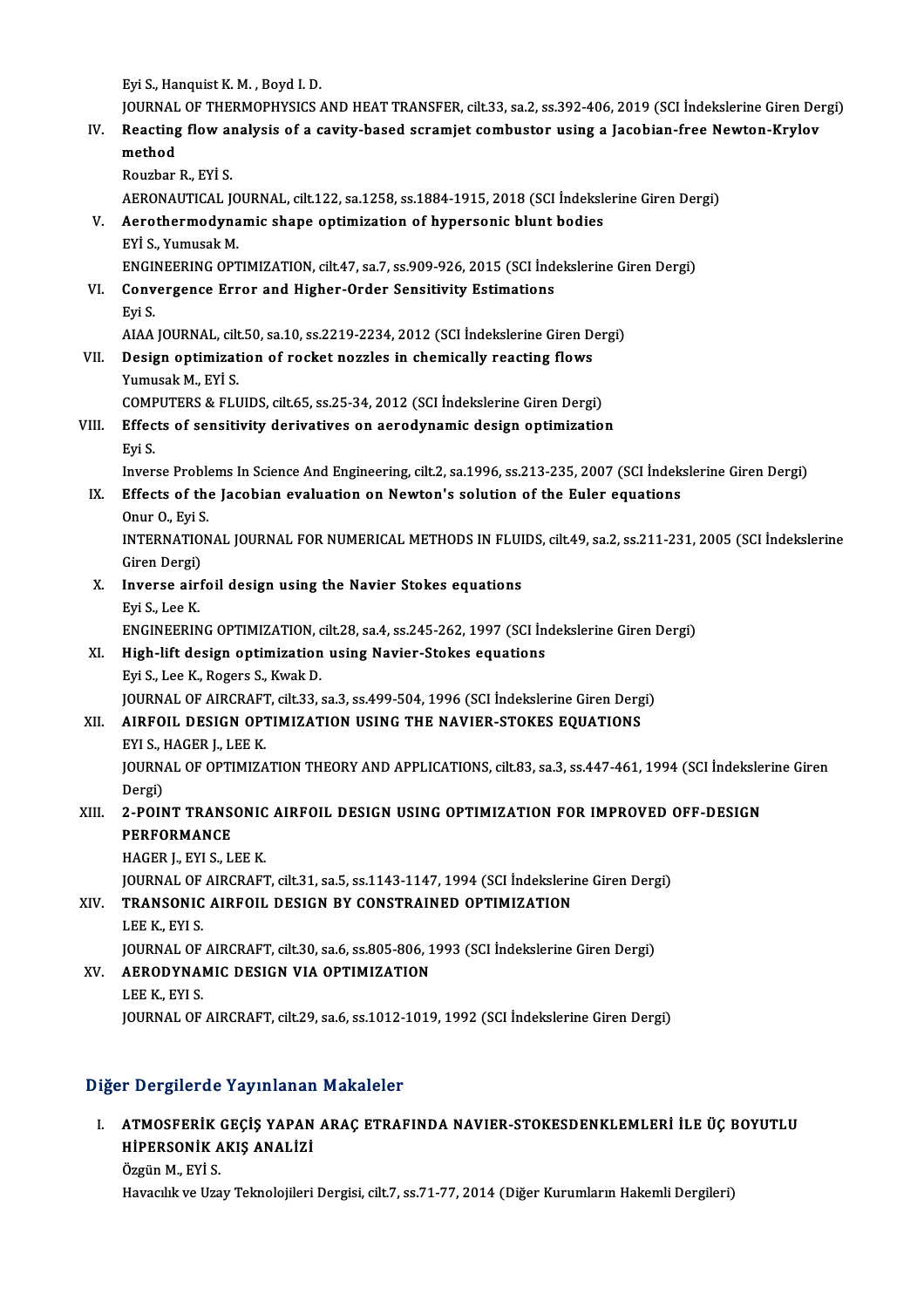# Hakemli Kongre / Sempozyum Bildiri Kitaplarında Yer Alan Yayınlar<br>Hakemli Kongre / Sempozyum Bildiri Kitaplarında Yer Alan Yayınlar

|       | Hakemli Kongre / Sempozyum Bildiri Kitaplarında Yer Alan Yayınlar                                              |
|-------|----------------------------------------------------------------------------------------------------------------|
| L.    | Computational modelling and analysis of porous bleed holes at supersonic speeds<br>Akar G, EYİ S               |
|       | AIAA Propulsion and Energy 2020 Forum, Virtual, Online, 24 - 28 Ağustos 2020, ss.1-10                          |
| П.    | Comparison of Fully Coupled and DecoupledModeling Results of Graphite Ablation In Hypersonic                   |
|       | Flows                                                                                                          |
|       | Onay O., EYİ S.                                                                                                |
|       | 10th Ankara International Aerospace Conference, Ankara, Türkiye, 18 - 20 Eylül 2019, cilt.10                   |
| III.  | Integrated Shap Optimization of RAE-M2129 Inlet for Aerodynamic Performance and Reduced Radar                  |
|       | <b>Cross Section</b>                                                                                           |
|       | Unlu T., Atasoy M., Dincer E., EYİ S.                                                                          |
|       | 10th Ankara International AerospaceConference, Ankara, Türkiye, 18 - 20 Eylül 2019, cilt.10                    |
| IV.   | Shape Optimization of Reentry Vehicles to Minimize Heat Loading                                                |
|       | EYİ S., Hanquist K. M., Boyd I. D.                                                                             |
|       | 2019 AIAA Scitech Forum, San Diego, CA USA, 7 - 11 Ocak 2019, cilt.2019                                        |
| V.    | Gözenekli Tahliye Sistemlerinin Ses-üstü Hızlarda Hesaplamalı Akışkanlar Dinamiği ile Analizleri               |
|       | Akar G, EYİ S                                                                                                  |
|       | VII. Ulusal Havacılık Ve Uzay Konferansı, Türkiye, 12 - 14 Eylül 2018, cilt.2018                               |
| VI.   | Aerothermodynamic Shape Optimization of Reentry Capsules Using DSMC and POD Methods                            |
|       | Kutkan H., EYİ S.                                                                                              |
|       | 10th NTERNATIONAL CONFERENCE ON COMPUTATIONAL FLUID DYNAMICS, 9 - 13 Temmuz 2018, cilt.10                      |
| VII.  | Aerothermodynamic Shape Optimization of Reentry Capsule                                                        |
|       | Kutkan H., EYİ S.                                                                                              |
|       | 2018 Joint Thermophysics and Heat Transfer Conference, Atlanta, Georgia, 25 - 29 Haziran 2018, cilt.2018       |
| VIII. | CFD Analyses of Hypersonic Flow Regimes with Stephan-Maxwell Diffusion Equation                                |
|       | Gür B, EYİ S                                                                                                   |
|       | 2018 Fluid Dynamics Conference, Atlanta, Georgia, 25 - 29 Haziran 2018, cilt.2018                              |
| IX.   | Transient Thermochemical Erosion Modeling for Solid Propellant Rocket Motor Nozzles Including                  |
|       | the Effect of Shape Change and Anisotropy                                                                      |
|       | Onav O. EYI S.                                                                                                 |
|       | 2018 Fluid Dynamics Conference, Atlanta, Georgia, 25 - 29 Haziran 2018, cilt.2018                              |
| X.    | Multi Block and Parallel Computations of Rotor Fan Using Three Dimensional Euler Equations                     |
|       | Özmen E., EYİ S.                                                                                               |
|       | 2018 Fluid Dynamics Conference, Atlanta, Georgia, 25 - 29 Haziran 2018, cilt.2018                              |
| XI.   | Aerothermodynamic Design Optimization of Hypersonic Vehicles<br>EYİ S., Hanquist K. M., Boyd I. D.             |
|       | 2018 Multidisciplinary Analysis and Optimization Conference, Atlanta, Georgia, 25 - 29 Haziran 2018, cilt.2018 |
| XII.  | CFD Analysis of Diffusion Phenomena in Hypersonic Flow Regimes                                                 |
|       | Gür B, EYİ S                                                                                                   |
|       | 26th Annual Conference of the Computational Fluid Dynamics Society of Canada Winnipeg, 10 - 12 Haziran 2018,   |
|       | cilt 26                                                                                                        |
| XIII. | Simulations of hypersonic flow regions with Fick's law of diffusion with addition of different                 |
|       | diffusivity models                                                                                             |
|       | Gur H. B., EYİ S.                                                                                              |
|       | AIAA Aerospace Sciences Meeting, 2018, Florida, Amerika Birleşik Devletleri, 8 - 12 Ocak 2018                  |
| XIV.  | Diffusion Models Implementation in Hypersonic Flow Regimes                                                     |
|       | Gür B, EYİ S                                                                                                   |
|       | 9th Ankara International Aerospace Conference, 20 - 22 Eylül 2017, cilt.2017                                   |
| XV.   | Analysis of effects of different diffusion models in hypersonic flow regimes                                   |
|       | Gur H. B., EYİ S.                                                                                              |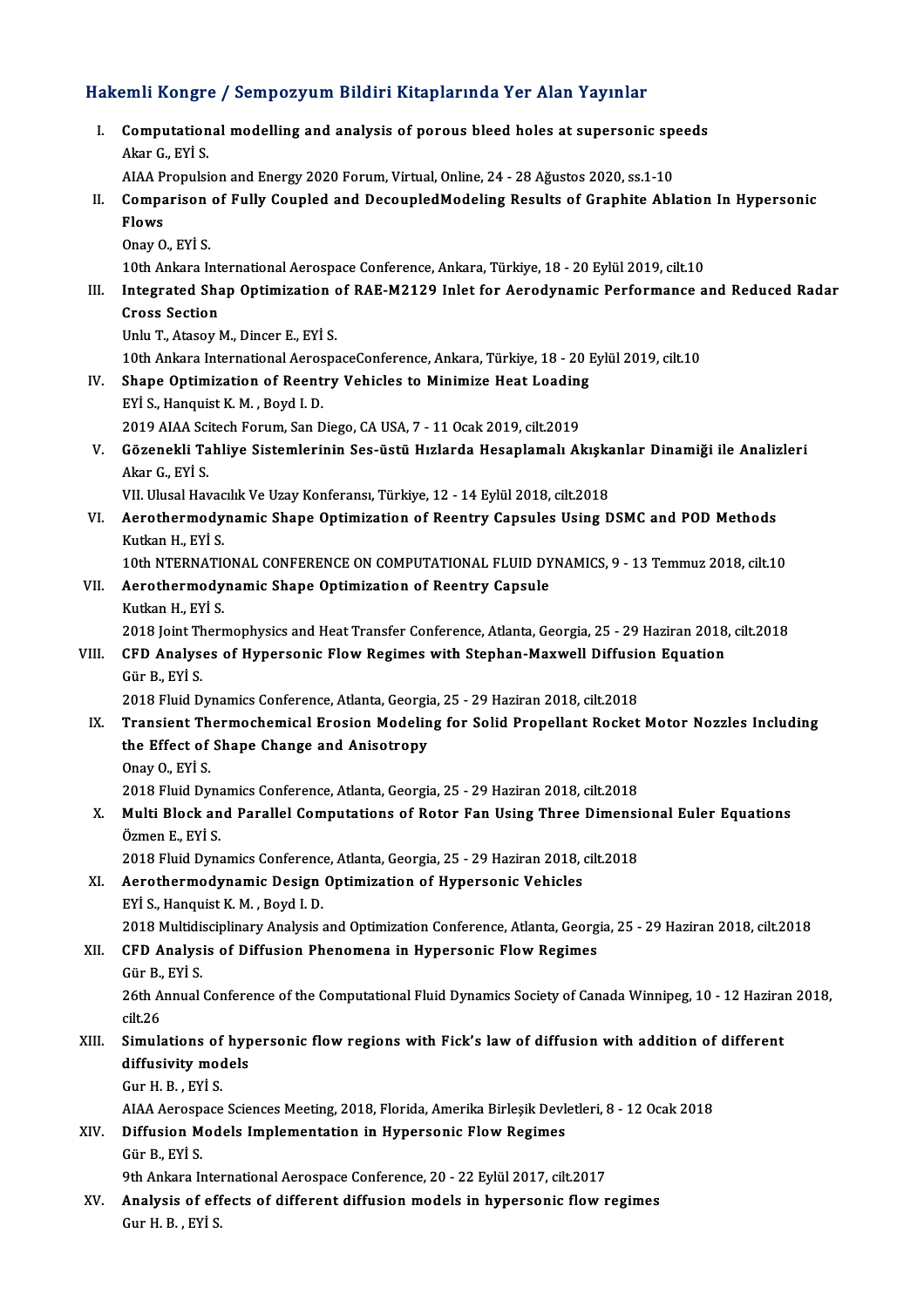|             | 8th AIAA Theoretical Fluid Mechanics Conference, 2017, Colorado, Amerika Birleşik Devletleri, 5 - 09 Haziran 2017        |
|-------------|--------------------------------------------------------------------------------------------------------------------------|
| XVI.        | Aerodynamic optimization of wing-body configuration using discrete adjoint method<br>YILDIRIM A., EYİ S.                 |
|             | 35th AIAA Applied Aerodynamics Conference, 2017, Colorado, Amerika Birleşik Devletleri, 5 - 09 Haziran 2017              |
| XVII.       | Three Dimensional Design Optimization Using Adjoint Method with Newton Krylov Solver<br>Yıldırım A., EYİ S.              |
|             | 52nd AIAA/SAE/ASEE Joint Propulsion Conference, Salt Lake City, UT, 25 - 27 Temmuz 2016, cilt.2016                       |
| XVIII.      | Scramjet Combustor Flow Analysis Using Coupled Navier-Stokes and Finite Rate Chemical Equations<br>Rouzbar R., EYİ S.    |
|             | 46th AIAA Fluid Dynamics Conference, Washington, Kiribati, 13 - 17 Temmuz 2016, cilt.2016                                |
| XIX.        | Adjoint Shape Optimization of Hypersonic Blunt BodiesIncluding the Effect of Graphite Ablation<br>Onay O., EYİ S.        |
|             | Ninth International Conference onComputational Fluid Dynamics (ICCFD9), 11 - 15 Temmuz 2016, cilt.9                      |
| XX.         | Three Dimensional Hypersonic Flow Analysis Around a Reentry Vehicle Using Navier-Stokes<br>Equations                     |
|             | Özgün M., EYİ S.                                                                                                         |
|             | Ninth International Conference on Computational Fluid Dynamics (ICCFD9), 11 - 15 Temmuz 2016, cilt.9                     |
| XXI.        | Three Dimensional Design Optimization Using Adjoint Method<br>Yıldırım A., EYİ S.                                        |
|             | 34th AIAA Applied Aerodynamics Conference, Washington, Kiribati, 13 - 17 Haziran 2016, cilt.2016                         |
| XXII.       | Convergence Acceleration Based on Eigenvalue Analysis<br>EYİ S.                                                          |
|             | 46th AIAA Fluid Dynamics Conference, Washington, Kiribati, 13 - 17 Haziran 2016, cilt.2016                               |
| XXIII.      | Modelling Thermochemical Nonequilibrium during Atmospheric Re-Entry<br>Pişkin T., EYİ S.                                 |
|             | 51st AIAA/SAE/ASEE Joint Propulsion Conference, Orlando, FL, 27 Ağustos - 27 Eylül 2015, cilt.2015                       |
| XXIV.       | Hypersonic Flow Analysis of Re-entry Vehicles Using Three Dimensional Navier-Stokes Equations<br>Özgün M., EYİ S.        |
|             | 13th International Energy Conversion Engineering Conference, Orlando, FL, 27 Temmuz 2105 - 29 Temmuz 2015,<br>cilt 2015  |
| XXV         | Implicit Solution of One-Dimensional Transient Ablation                                                                  |
|             | Onay O., EYİ S.                                                                                                          |
|             | 13th International Energy Conversion Engineering Conference, Orlando, FL, 27 Temmuz 2105 - 29 Temmuz 2015,<br>cilt.2015  |
| XXVI.       | Diffusion Effect on Hypersonic Flow Using Fick's Law                                                                     |
|             | Gür B, EYİ S<br>13th International Energy Conversion Engineering Conference, Orlando, FL, 27 - 20 Temmuz 2015, cilt.2015 |
| XXVII.      | Simulations of Ethylene and Hydrogen Combustions in Scramjet Combustor                                                   |
|             | Rouzbar R., EYİ S.                                                                                                       |
|             | 51st AIAA/SAE/ASEE Joint Propulsion Conference, Orlando, FL, 27 Temmuz 2105 - 29 Temmuz 2015, cilt.2015                  |
| XXVIII.     | Convergence Acceleration Using Convergence Error Estimation<br>EYİ S.                                                    |
|             | 22nd AIAA Computational Fluid Dynamics Conference, Dallas, TX, 22 - 26 Haziran 2015, cilt.2015                           |
| <b>XXIX</b> | Three Dimensional Flow Analysis of a Cavity-Based Scramjet Combustor<br>Rouzbar R., EYİ S.                               |
|             | 22nd AIAA Computational Fluid Dynamics Conference, Dallas, TX, 22 Haziran 2105 - 26 Haziran 2015, cilt.2015              |
| XXX.        | Analysis of Hypersonic Nozzles with Newton and Preconditioned Newton-GMRES Methods                                       |
|             | Muslubaş E, EYİ S                                                                                                        |
|             | 51st AIAA/SAE/ASEE Joint Propulsion Conference, Orlando, FL, 22 Haziran 2105 - 26 Mayıs 2016, cilt.2015                  |
| XXXI.       | Performances of Newton and Preconditioned Newton-GMRES Methods in Hypersonic Flow Solutions<br>Muslubaş E, EYİ S         |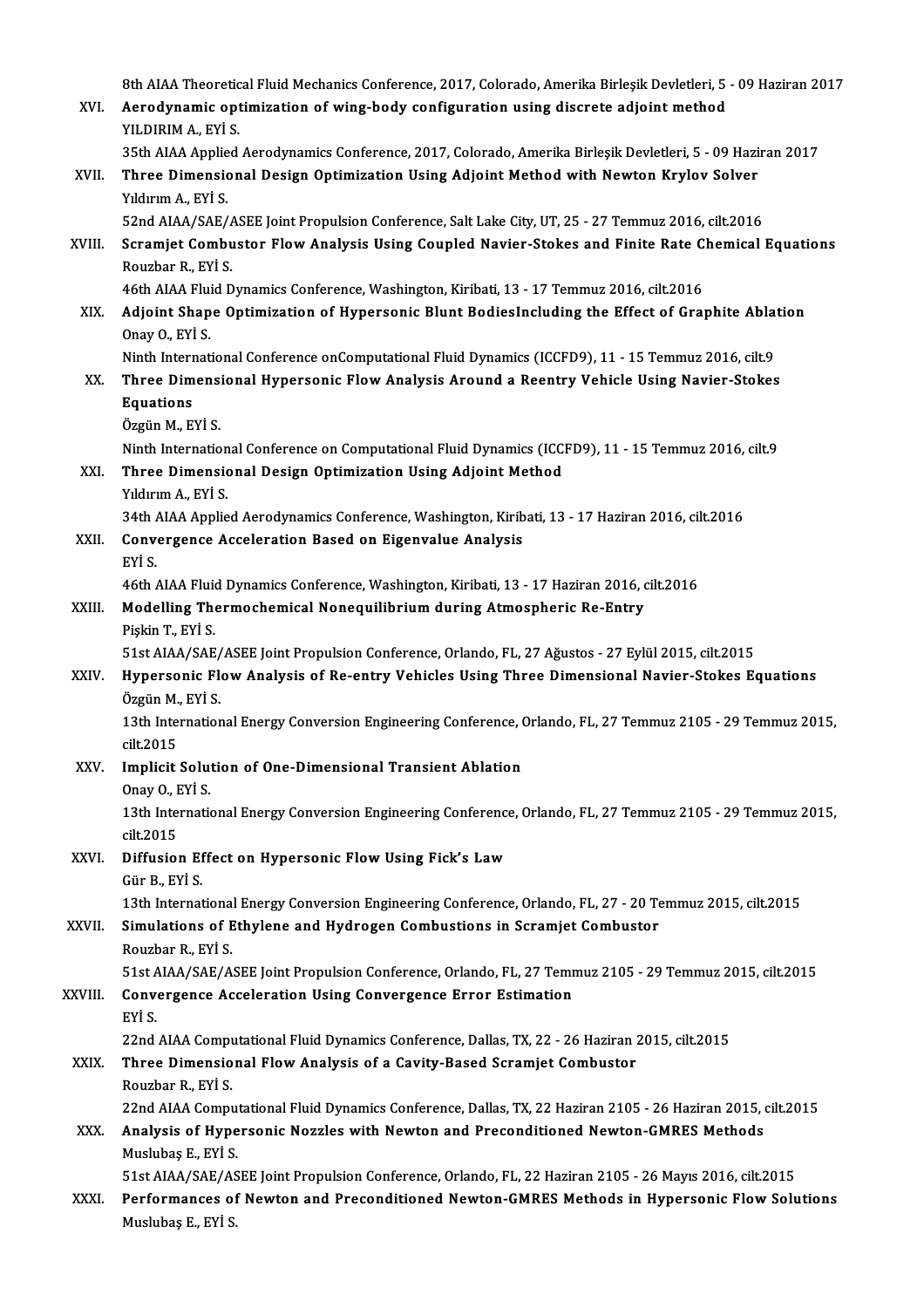|              | 22nd AIAA Computational Fluid Dynamics Conference, Dallas, TX, 22 - 26 Haziran 2015, cilt.2015                                              |
|--------------|---------------------------------------------------------------------------------------------------------------------------------------------|
| XXXII.       | Three Dimensional Analysis of Hypersonic Flow Around Re-entry Vehicles Using Navier-Stokes                                                  |
|              | <b>Equations</b>                                                                                                                            |
|              | Özgün M., EYİ S.                                                                                                                            |
|              | 7th International Conference on Recent Advances in Space Technologies, RAST 2015, 16 - 19 Haziran 2015                                      |
| XXXIII.      | The Effects of Static Aeroelasticity on the Performance of Supersonic/Hypersonic Nozzles                                                    |
|              | Duzel U, EYİ S.                                                                                                                             |
|              | 44th AIAA Fluid Dynamics Conference, AIAA AVIATION Forum, Atlanta, Georgia, Amerika Birleşik Devletleri, 16 -<br>20 Haziran 2014, cilt 2014 |
| <b>XXXIV</b> | Comparison of newton and newton-GMRES methods for three dimensional supersonic nozzle design<br>Yildizlar B., EYİ S.                        |
|              | 32nd AIAA Applied Aerodynamics Conference 2014, Atlanta, GA, Amerika Birleşik Devletleri, 16 - 20 Haziran 2014                              |
| <b>XXXV</b>  | Analysis and adjoint design optimization of hypersonic blunt bodies<br>Piskin T, EYİ S                                                      |
|              | 50th AIAA/ASME/SAE/ASEE Joint Propulsion Conference and exhibit 2014, Ohio, Amerika Birleşik Devletleri, 28 -                               |
|              | 30 Temmuz 2014                                                                                                                              |
| <b>XXXVI</b> | Analysis and design optimization of blunt bodies in hypersonic flow<br>Piskin T., EYİ S., Yumusak M.                                        |
|              | 32nd AIAA Applied Aerodynamics Conference 2014, Atlanta, GA, Amerika Birleşik Devletleri, 16 - 20 Haziran 2014                              |
| XXXVII.      | Static aeroelastic analysis of supersonic nozzles and performance response                                                                  |
|              | Duzel U, EYİ S.                                                                                                                             |
|              | 50th AIAA/ASME/SAE/ASEE Joint Propulsion Conference and exhibit 2014, Ohio, Amerika Birleşik Devletleri, 28 -                               |
|              | 30 Temmuz 2014                                                                                                                              |
| XXXVIII.     | Analysis of hypersonic flow using three dimensional Navier-Stokes equations                                                                 |
|              | Özgün M., EYİ S.                                                                                                                            |
|              | 50th AIAA/ASME/SAE/ASEE Joint Propulsion Conference and exhibit 2014, Ohio, Amerika Birleşik Devletleri, 28 -<br>30 Temmuz 2014             |
| <b>XXXIX</b> | Analysis and design optimization of three dimensional nozzles                                                                               |
|              | Yildizlar B. EYİ S.                                                                                                                         |
|              | 50th AIAA/ASME/SAE/ASEE Joint Propulsion Conference and exhibit 2014, Ohio, Amerika Birleşik Devletleri, 28 -                               |
|              | 30 Temmuz 2014                                                                                                                              |
| XL.          | Aerothermodynamic design optimization in hypersonic flows                                                                                   |
|              | EYİ S.                                                                                                                                      |
|              | 49th AIAA/ASME/SAE/ASEE Joint PropulsionConference, San Jose, CA, Amerika Birleşik Devletleri, 14 - 17<br>Temmuz 2013                       |
| XLI.         | Three dimensional rocket nozzle design using adjoint method                                                                                 |
|              | EYİ S., Yumusak M.                                                                                                                          |
|              | 49th AIAA/ASME/SAE/ASEE Joint PropulsionConference, San Jose, CA, Amerika Birleşik Devletleri, 14 - 17                                      |
|              | Temmuz 2013                                                                                                                                 |
| XLII.        | Aerodynamic design optimization of three dimensional rocket nozzles using adjoint method<br>EYİ S., Yumusak M.                              |
|              | 21st AIAA Computational Fluid Dynamics Conference, San Diego, CA, Amerika Birleşik Devletleri, 24 - 27 Haziran                              |
|              | 2013                                                                                                                                        |
| XLIII.       | Aerothermodynamic Shape Optimization ofHypersonic Blunt Bodies<br>Yumusak M., EYİ S.                                                        |
|              | 21st AIAA ComputationalFluid Dynamics Conference, 24 - 27 Haziran 2013, cilt.2013                                                           |
| XLIV.        | Convergence acceleration based on convergence error estimation                                                                              |
|              | EYİ S., Yumusak M.                                                                                                                          |
|              | 21st AIAA Computational Fluid Dynamics Conference, San Diego, CA, Amerika Birleşik Devletleri, 24 - 27 Haziran<br>2013                      |
| XLV.         | Three dimensional rocket nozzle design using adjoint method                                                                                 |
|              |                                                                                                                                             |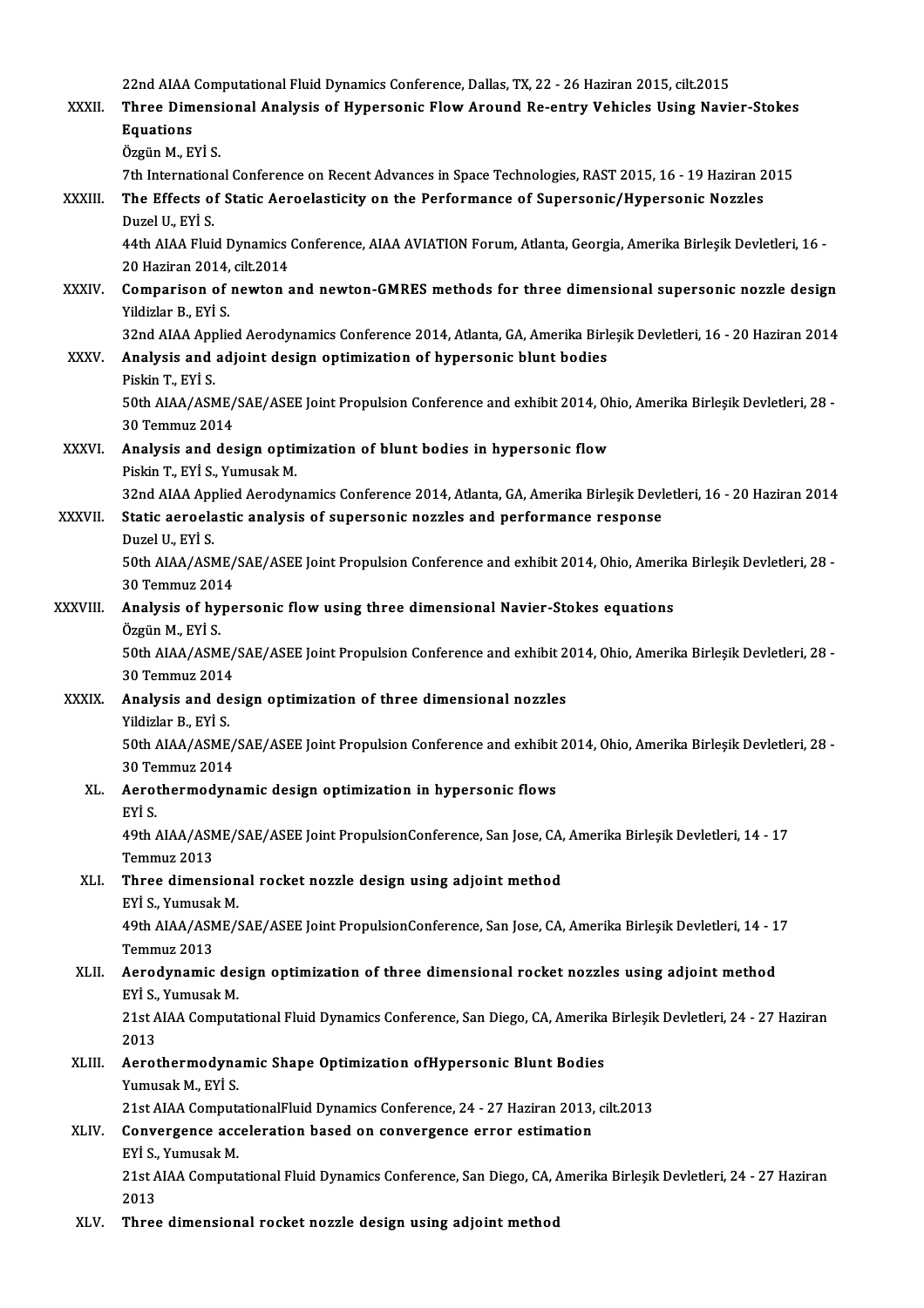EYİ S.,YumusakM.

EYİ S., Yumusak M.<br>49th AIAA/ASME/SAE/ASEE Joint Propulsion Conference, JPC 2013, California, Amerika Birleşik Devletleri, 14 - 17<br>Temmuz 2012 EYİ S., Yumusal<br>49th AIAA/ASM<br>Temmuz 2013<br>Asratbarmad 49th AIAA/ASME/SAE/ASEE Joint Propulsion Conference, JPC 2013, C<br>Temmuz 2013<br>XLVI. Aerothermodynamic design optimization in hypersonic flows<br>EVI. C

# Temm<br>Aerot<br>EYİ S.

Aerothermodynamic design optimization in hypersonic flows<br>EYİ S.<br>49th AIAA/ASME/SAE/ASEE Joint Propulsion Conference, JPC 2013, California, Amerika Birleşik Devletleri, 14 - 17<br>Temmuz 2012 EYİ S.<br>49th AIAA/ASN<br>Temmuz 2013<br>Dosian ontimi 49th AIAA/ASME/SAE/ASEE Joint Propulsion<br>Temmuz 2013<br>XLVII. Design optimization in hypersonic flows<br>EVI S. Vumusel: M

Temmuz 2013<br><mark>Design optimizat</mark><br>EYİ S., Yumuşak M.<br>19th AJAA (2AE Int

Design optimization in hypersonic flows<br>EYİ S., Yumuşak M.<br>18th AIAA/3AF International Space Planes and Hypersonic Systems and Technologies Conference 2012, Tours,<br>France 24, ...29 Fylül 2012. EYİ S., Yumuşak M.<br>18th AIAA/3AF Internation<br>Fransa, 24 - 28 Eylül 2012<br>Convergence Errer Esti 18th AIAA/3AF International Space Planes and Hypersonic Systems and Technologies Conference 2012, 7<br>Fransa, 24 - 28 Eylül 2012<br>XLVIII. Convergence Error Estimation and Convergence Acceleration in Iteratively Solved Problem

### Fransa, 24 - 28 Eylül 2012<br>Convergence Error Estimation and Convergence Acceleration in Iteratively Solved Problems<br>EYİ S. Convergence Error Estimation and Convergence Acceleration in Iteratively Solved Problems<br>EYİ S.<br>7th International Conference on CFD (ICCFD7), Big Island, Hawaii, Amerika Birleşik Devletleri, 9 - 13 Temmuz<br>2012. silt 7

EYİ S.<br>7th Internat<br>2012, cilt.7<br>Design ant 7th International Conference on CFD (ICCFD7), Big Isla<br>2012, cilt.7<br>XLIX. Design optimization in chemically reacting flows<br>Varmucal: M. EVI S.

# 2012, cilt.7<br>Design optimizat<br>Yumuşak M., EYİ S.<br>20th AJAA Comput

Yumuşak M., EYİ S.

20th AIAA Computational Fluid Dynamics Conference 2011, Honolulu, HI, Amerika Birleşik Devletleri, 27 - 30<br>Haziran 2011 20th AIAA Computational Fluid Dynamics Conference 2011, Honolulu, HI, Amerika Birleşik |<br>Haziran 2011<br>L. Three dimensional design optimization using analytical and numerical jacobians<br>EVIS Exates A. Desiymonsi M. Vumuel: M

### Haziran 2011<br>Three dimensional design optimization<br>EYİ S., Ezertas A., Degirmenci M., Yumusak M.<br>20th AJAA Computational Eluid Dynamics Cot 20th AIAA Computational Fluid Dynamics Conference 2011, Honolulu, HI, Amerika Birleşik Devletleri, 27 - 30<br>Haziran 2011 EYİ S., Ezertas A., Degirmenci M., Yumusak M.

## 20th AIAA Computational Fluid Dynamics Conference 2011, Honolulu, HI, Ameril<br>Haziran 2011<br>LI. Finite-Difference Sensitivity Calculation in Iteratively Solved Problems<br>Evis Hazira<br>**Finite<br>EYİ S.**

Finite-Difference Sensitivity Calculation in Iteratively Solved Problems<br>EYİ S.<br>20th AIAA Computational Fluid Dynamics Conference 2011, Honolulu, HI, Amerika Birleşik Devletleri, 27 - 30<br>Hagiran 2011 EYİ S.<br>20th AIAA Con<br>Haziran 2011<br>Desian Ontim

### Haziran 2011<br>LII. Design Optimization in Non-equilibrium Reacting Flows Haziran 2011<br>Design Optimization in No:<br>EYİ S., Ezertas A., Yumusak M.<br>Eth International Conference

6th International Conference on Computational Fluid Dynamics (ICCFD), St Petersburg, Rusya, 12 - 16 Temmuz 2010, ss.247-248 EYİ S., Ezertas A., 1<br>6th International<br>2010, ss.247-248<br>Borformange Eu 6th International Conference on Computational Fluid Dynamics (ICCFD), St Petersburg, Rusya, 12 - 16 Temmuz<br>2010, ss.247-248<br>LIII. Performance Evaluation of the Numerical Flux Jacobians in Flow Solution and Aerodynamic Desi

## 2010, ss.247-2<br>Performance<br>Optimization Performance E<br>Optimization<br>Ezertas A., EYİ S.<br><sup>Eth</sup> International

Optimization<br>Ezertas A., EYİ S.<br>6th International Conference on Computational Fluid Dynamics (ICCFD), St Petersburg, Rusya, 12 - 16 Temmuz<br>2010. SS 241 246 Ezertas A., EYİ S.<br>6th International (2010, ss.241-246)<br>Performanece o 6th International Conference on Computational Fluid Dynamics (ICCFD), St Petersburg, Rusya, 1:<br>2010, ss.241-246<br>LIV. Performances of Numerical and Analytical Jacobians in Flow and Sensitivity Analysis<br>Erector A.A., Evi S

## 2010, ss.241-246<br>LIV. Performances of Numerical and Analytical Jacobians in Flow and Sensitivity Analysis<br>Ezertaş A.A., EYİ S.

19th AIAA Computational Fluid Dynamics, San-Antonio, Kuzey Mariana Adaları, 22 - 25 Haziran 2009, cilt.2009

### LV. Effects of the Jacobian evaluation on Newton's solution of the Euler equations Effects of the Jacobian evaluation on Newton's solution of the Euler equations<br>Onur O., EYİ S.<br>17th AIAA Computational Fluid Dynamics Conference, Toronto, Kanada, 6 - 09 Haziran 2005<br>Inverse design of sempresser sessedes e

Onur O., EYİ S.

### LVI. Inverse design of compressor cascades on parallel computers Özhamam M., EYİ S. 17th AIAA Computa<br>Inverse design of<br>Özhamam M., EYİ S.<br>40th AIAA Asrosnes Inverse design of compressor cascades on parallel computers<br>Özhamam M., EYİ S.<br>40th AIAA Aerospace Sciences Meeting and Exhibit 2002, Reno, NV, Amerika Birleşik Devletleri, 14 - 17 Ocak 2002

### LVII. Inverse design of compressor cascades<br>Kaplan B., EYİ S. 40th AIAA Aeros<br>Inverse design<br>Kaplan B., EYİ S.<br>20th Aerosnase

Inverse design of compressor cascades<br>Kaplan B., EYİ S.<br>39th Aerospace Sciences Meeting and Exhibit 2001, Reno, NV, Amerika Birleşik Devletleri, 8 - 11 Ocak 2001<br>Aerodunamia sensitivity analysis in inverse desisn

## Kaplan B., EYİ S.<br>39th Aerospace Sciences Meeting and Exhibit 2001, Reno,<br>LVIII. Aerodynamic sensitivity analysis in inverse design<br>E. EVİ S. 39th Aerospace Sci<br>Aerodynamic sen<br>Kocabiçak E., EYİ S.<br><sup>9th Sumnosium on</sup>

8th Symposium Sensitivity analysis in inverse design<br>1990 - Kocabiçak E., EYİ S.<br>8th Symposium on Multidisciplinary Analysis and Optimization 2000, Long Beach, CA, Amerika Birleşik Devletleri, 6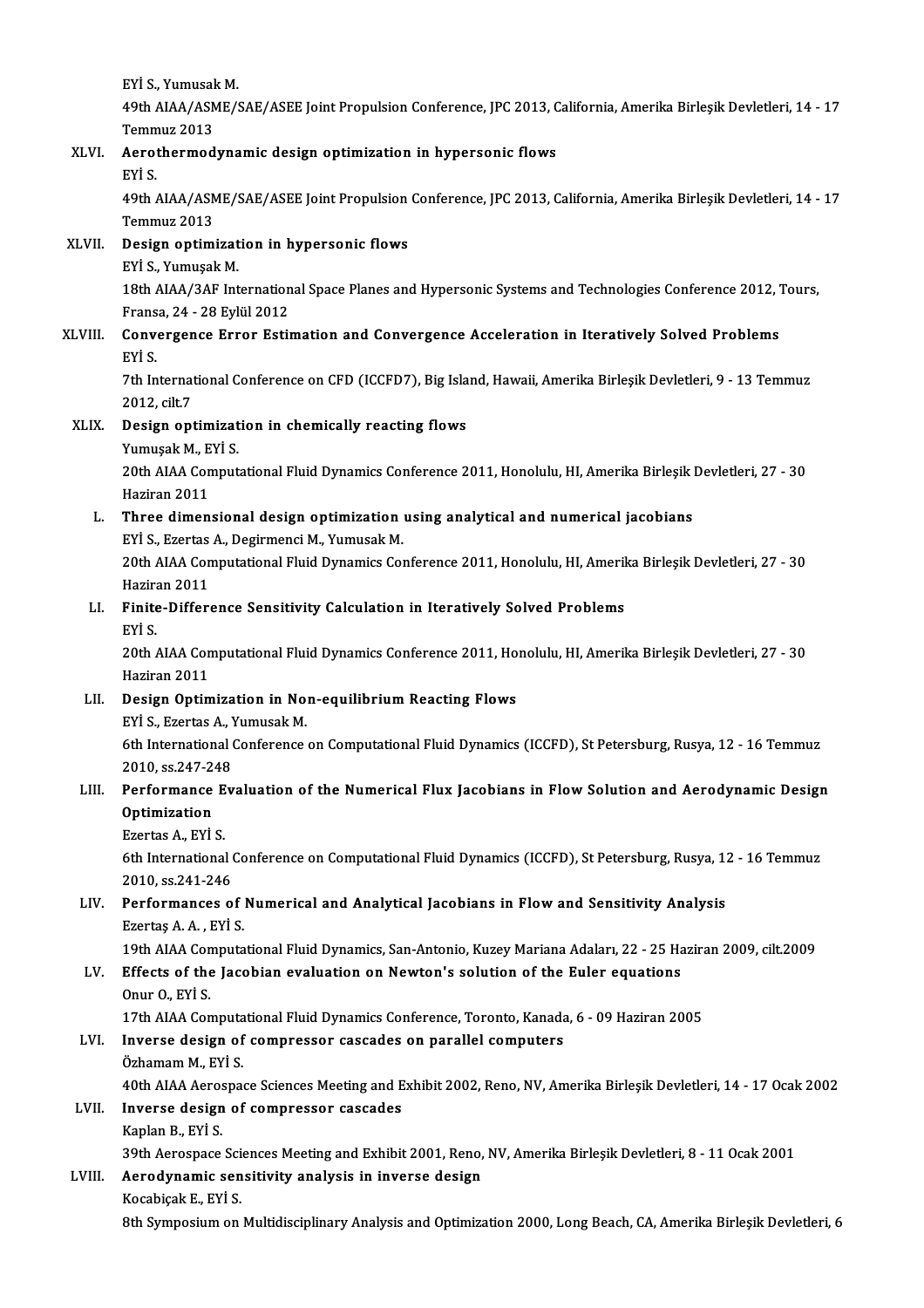|         | - 08 Eylül 2000                                                                                                        |
|---------|------------------------------------------------------------------------------------------------------------------------|
| LIX.    | Effects of sensitivity analysis on turbomachinery blade design                                                         |
|         | Kocabiçak E, EYİ S                                                                                                     |
|         | 35th Intersociety Energy Conversion Engineering Conference and Exhibit 2000, Las Vegas, NV, Amerika Birleşik           |
|         | Devletleri, 24 - 28 Temmuz 2000                                                                                        |
| LX.     | Turbomachinery blade design via optimization                                                                           |
|         | EYİ S, Lee K                                                                                                           |
|         | 38th Aerospace Sciences Meeting and Exhibit 2000, Reno, NV, Amerika Birleşik Devletleri, 10 - 13 Ocak 2000             |
| LXI.    | Effects of sensitivity analysis on airfoil design                                                                      |
|         | EYİ S, Lee K                                                                                                           |
|         | 36th AIAA Aerospace Sciences Meeting and Exhibit, 1998, Nevada, Amerika Birleşik Devletleri, 12 - 15 Ocak 1998         |
| LXII.   | Transonic turbomachinery blade design using optimization                                                               |
|         | EYİ S, Lee K                                                                                                           |
|         | 35th Aerospace Sciences Meeting and Exhibit, 1997, Nevada, Amerika Birleşik Devletleri, 6 - 09 Ocak 1997               |
| LXIII.  | Efficiency improvement in sensitivity evaluation in aerodynamic shape optimization                                     |
|         | Eyi S, Lee K                                                                                                           |
|         | 14th Applied Aerodynamics Conference, 1996, Louisiana, Amerika Birleşik Devletleri, 17 - 20 Haziran 1996,              |
|         | ss 1022-1031                                                                                                           |
| LXIV.   | Multi-element high-lift design using the Navier-Stokes equations                                                       |
|         | Eyi S., Chand K., Lee K., Rogers S., Kwak D.                                                                           |
|         | Fluid Dynamics Conference, 1996, Louisiana, Amerika Birleşik Devletleri, 17 - 20 Haziran 1996, ss.1-11                 |
| LXV.    | Effects of sensitivity analysis on aerodynamic design optimization                                                     |
|         | Eyi S, Lee K                                                                                                           |
|         | Proceedings of the 1995 ASME International Mechanical Congress and Exposition, San-Francisco, Kostarika, 12 -          |
|         | 17 Kasım 1995, cilt 232, ss 1-8                                                                                        |
| LXVI.   | High-lift design optimization using the Navier-Stokes equations                                                        |
|         | EYİ S., Lee K.D., Rogers S.E.                                                                                          |
|         | 33rd Aerospace Sciences Meeting and Exhibit, Reno, NV, U.S.A., 9 - 12 Ocak 1995, cilt.1995                             |
| LXVII.  | Design efficiency evaluation for transonic airfoil optimization: A case for Navier-Stokes design                       |
|         | Hager J., Eyi S., Lee K.                                                                                               |
|         | AIAA 23rd Fluid Dynamics, Plasmadynamics, and Lasers Conference, 1993, Florida, Amerika Birleşik Devletleri, 6 -       |
|         | 09 Temmuz 1993                                                                                                         |
| LXVIII. | Inverse airfoil design using the Navier-stokes equations                                                               |
|         | Eyi S, Lee K                                                                                                           |
|         | AIAA/AHS/ASEE Aerospace Design Conference, 1993, California, Amerika Birleşik Devletleri, 16 - 19 Şubat 1993           |
| LXIX.   | A multi-point optimization for transonic airfoil design                                                                |
|         | Hager J., Eyi S., Lee K.                                                                                               |
|         | 4th Symposium on Multidisciplinary Analysis and Optimization, 1992, Ohio, Amerika Birleşik Devletleri, 21 - 23         |
|         | Eylül 1992, ss 13-20                                                                                                   |
| LXX.    | Transonic airfoil design by constrained optimization                                                                   |
|         | Lee K., Eyi S.<br>9th Applied Aerodynamics Conference, 1991, Maryland, Amerika Birleşik Devletleri, 23 - 25 Eylül 1991 |
|         |                                                                                                                        |

### Desteklenen Projeler

Desteklenen Projeler<br>EYİ S., Yükseköğretim Kurumları Destekli Proje, Çok Bloklu (multi-Block) Yapısal (structured) Ağ (grid) Sisteminde<br>Adioint Yöntemini Kullanarak Tesarım Optimirasyonu, 2011, 2011 2 OSCONCHON I I FOJOISI<br>EYİ S., Yükseköğretim Kurumları Destekli Proje, Çok Bloklu (multi-B<br>Adjoint Yöntemini Kullanarak Tasarım Optimizasyonu., 2011 - 2011